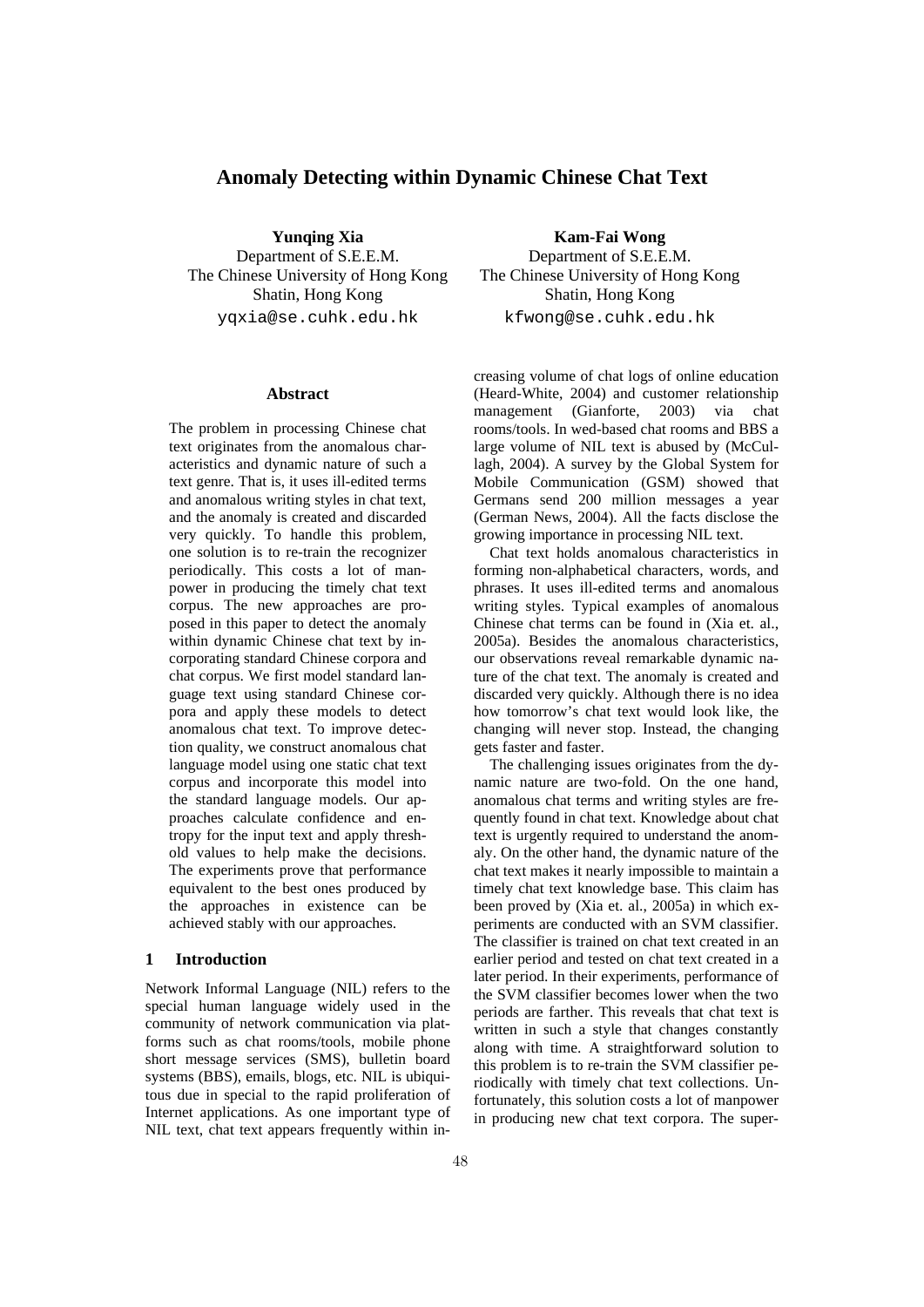vised learning technique becomes ineffective in processing chat text.

This paper proposes approaches to detecting anomaly in dynamic Chinese chat text by incorporating standard Chinese corpora and a static chat corpus. The idea is basically error-driven. That is, we first create standard language models using trigram on standard Chinese corpora. These corpora provide negative training samples. We then construct anomalous chat language model using one static chat text corpus which provides positive training samples. We incorporate the chat language model with the standard language models and calculate confidence and entropy to help make decisions whether input text is anomalous chat text. We investigate two types of trigram, i.e. word trigram and part-ofspeech (POS) tag trigram in this work.

The remaining sections of this paper are organized as follow. In Section 2, the works related to this paper are addressed. In Section 3, approaches of anomaly detection in dynamic Chinese chat text with standard Chinese corpora are presented. In Section 4, we incorporate the NIL corpus into our approaches. In section 5, experiments are described to estimate threshold values and to evaluate performance of the two approaches with various configurations. Comparisons and discussions are also reported. We conclude this paper and address future works in Section 6.

#### **2 Related Works**

Some works had been carried out in (Xia et. al., 2005a) in which an SVM classifier is implemented to recognize anomalous chat text terms. A within-domain open test is conducted on chat text posted in March 2005. The SVM classifier is trained on five training sets which contain chat text posted from December 2004 to February 2005. The experiments show that performance of the SVM classifier increases when the training period and test period are closer. This reveals that chat text is written in a style that changes quickly with time. Many anomalous popular chat terms in last year are forgotten today and new ones replace them. This makes SVM based pattern learning technique ineffective to reflect the changes.

The solution to this problem in (Xia et. al., 2005b) is to re-train the SVM classifier periodically. This costs a lot of manpower in producing the timely chat text corpora, in which each piece of anomalous chat text should be annotated with several attributes manually.

We argue that the anomalous chat text can be identified using negative training samples in static Chinese corpora. Our proposal is that we model the standard natural language using standard Chinese corpora. We incorporate a static chat text corpus to provide positive training samples to reflect fundamental characteristics of anomalous chat text. We then apply the models to detect the anomalous chat text by calculating confidence and entropy.

Regarding the approaches proposed in this paper, our arguments are, 1) the approaches can achieve performance equivalent to the best ones produced by the approaches in existence; and 2) the good performance can be achieved stably. We prove these arguments in the following sections.

# **3 Anomaly Detection with Standard Chinese Corpora**

Chat text exhibits anomalous characteristics in using or forming words. We argue that the anomalous chat text, which is referred as anomaly in this article, can be identified with language models constructed on standard Chinese corpora with some statistical language modeling (SLM) techniques, e.g. trigram model.

The problem of anomaly detection can be addressed as follows. Given a piece of anomalous chat text, i.e.  $W = \{w_1, w_2, ..., w_n\}$ , and a language model  $LM = \{p(x)\}\)$ , we attempt to recognize *W* as anomaly by the language model. We propose two approaches to tackle this problem. We design a confidence-based approach to calculate how likely that *W* fits into the language model. Another approach is designed based on entropy calculation. Entropy method was originally proposed to estimate how good a language model is. In our work we apply this method to estimate how much the constructed language models are able to reflect the corpora properly based on the assumption that the corpora are sound and complete.

Although there exist numerous statistical methods to construct a natural language model, the objective of them is one: to construct a probabilistic distribution model  $p(x)$  which fits to the most extent into the observed language data in the corpus. We implement the trigram model and create language models with three Chinese corpora, i.e. People's Daily corpus, Chinese Gigaword and Chinese Pen Treebank. We investigate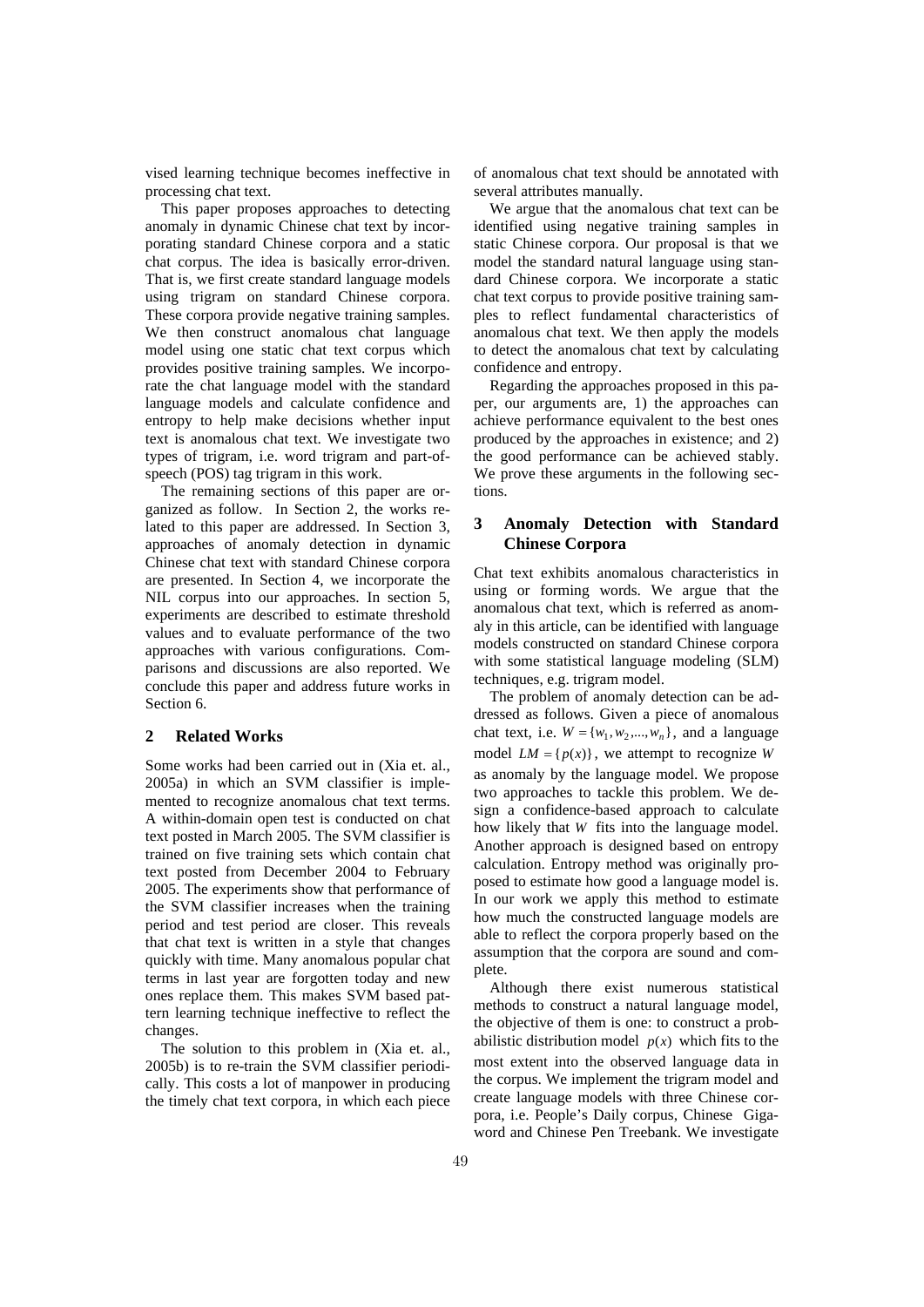quality of the language models produced with these corpora.

#### **3.1 The N-gram Language Models**

N-gram model is the most widely used in statistical language modeling nowadays. Without loss of generality we express the probability of a word sequence  $W = \{w_1, ..., w_n\}$  of *n* words, i.e.  $p(W)$  as

$$
p(W) = p(w_1, ..., w_n) = \prod_{i=1}^n p(w_i \mid w_0, w_1, ..., w_{i-1})
$$
\n(1)

where  $w_0$  is chosen appropriately to handle the initial condition. The probability of the next word  $w_i$  depends on the history  $h_i$  of words that have been given so far. With this factorization the complexity of the model grows exponentially with the length of the history.

One of the most successful models of the past two decades is the trigram model (n=3) where only the most recent two words of the history are used to condition the probability of the next word.

Instead of using the actual words, one can use a set of word classes. Classes based on the POS tags, or the morphological analysis of words, or the semantic information have been tried. Also, automatically derived classes based on some statistical models of co-occurrence have been tried (Brown et. al., 1990). The class model can be generally described as

$$
p(W) = \prod_{i=1}^{n} p(w_i | c_i) p(c_i | c_{i-2}, c_{i-1})
$$
 (2)

if the classes are non-overlapping. These tri-class models have had higher perplexities than the corresponding trigram model. However, they have led to a reduction in perplexity when linearly combined with the trigram model.

#### **3.2 The Confidence-based Approach**

Given a piece of chat text  $W = \{w_1, w_2, ..., w_n\}$ where each word  $w_i$  is obtained with a standard Chinese word segmentation tool, e.g. ICTCLAS. As ICTCLAS is a segmentation tool based on standard vocabulary, it means that some unknown chat terms (e.g., "介个") would be broken into several element Chinese words (i.e., "介" and " $\uparrow$ " in the above case). This does not hurt the algorithm because we use trigram in this method. A chat term may produce some anomalous word trigrams which are evidences for anomaly detection.

We use non-zero probability for each trigram in this calculation. This is very simple but naïve. The calculation seeks to produce a so-called confidence, which reflects how much the given text fits into the training corpus in arranging its element Chinese words. This is enlightened by the observation that the chat terms use element words in anomalous manners which can not be simulated by the training corpus.

The confidence-based value is defined as

$$
C(W) = \left(\prod_{i=1}^{K} C(T_i)\right)^{\frac{1}{K}} \tag{3}
$$

where *K* denotes the number of trigrams in chat text *W* and  $T_i$  is the *i*-th order trigram.  $C(T_i)$  is confidence of trigram  $T_i$ . Generally  $C(T_i)$  is assigned probability of the trigram  $T_i$  in training corpus, i.e.  $p(T_i)$ . When a trigram is missing, linear interpolation is applied to estimate its probability.

We empirically setup a confidence threshold value to determine whether the input text contains chat terms, namely, it is a piece of chat text. The *input* is concluded to be *stand* text if its confidence is bigger than the confidence threshold value. Otherwise, the *input* is concluded to be *chat* text. The confidence threshold value can be estimated with a training chat text collection.

### **3.3 The Entropy-based Approach**

The idea beneath this approach comes from entropy based language modeling. Given a language model, one can use the quantity of entropy to get an estimation of how good the language model (LM) might be. Denote by *p* the true distribution, which is unknown to us, of a segment of new text *x* of *k* words. Then the entropy on a per word basis is defined as

$$
H = \lim_{k \to \infty} -\frac{1}{k} \sum_{x} p(x) \ln p(x) \tag{4}
$$

If every word in a vocabulary of size *|V|* is equally likely then the entropy would be  $\log_2 |V|$ ;  $H \leq \ln |V|$  for other distributions of the words.

Enlightened by the estimation method, we compute the entropy-based value on a per trigram basis for the input chat text. Given a standard LM denoted by  $\tilde{p}$  which is modeled by trigram, the entropy-value is calculate as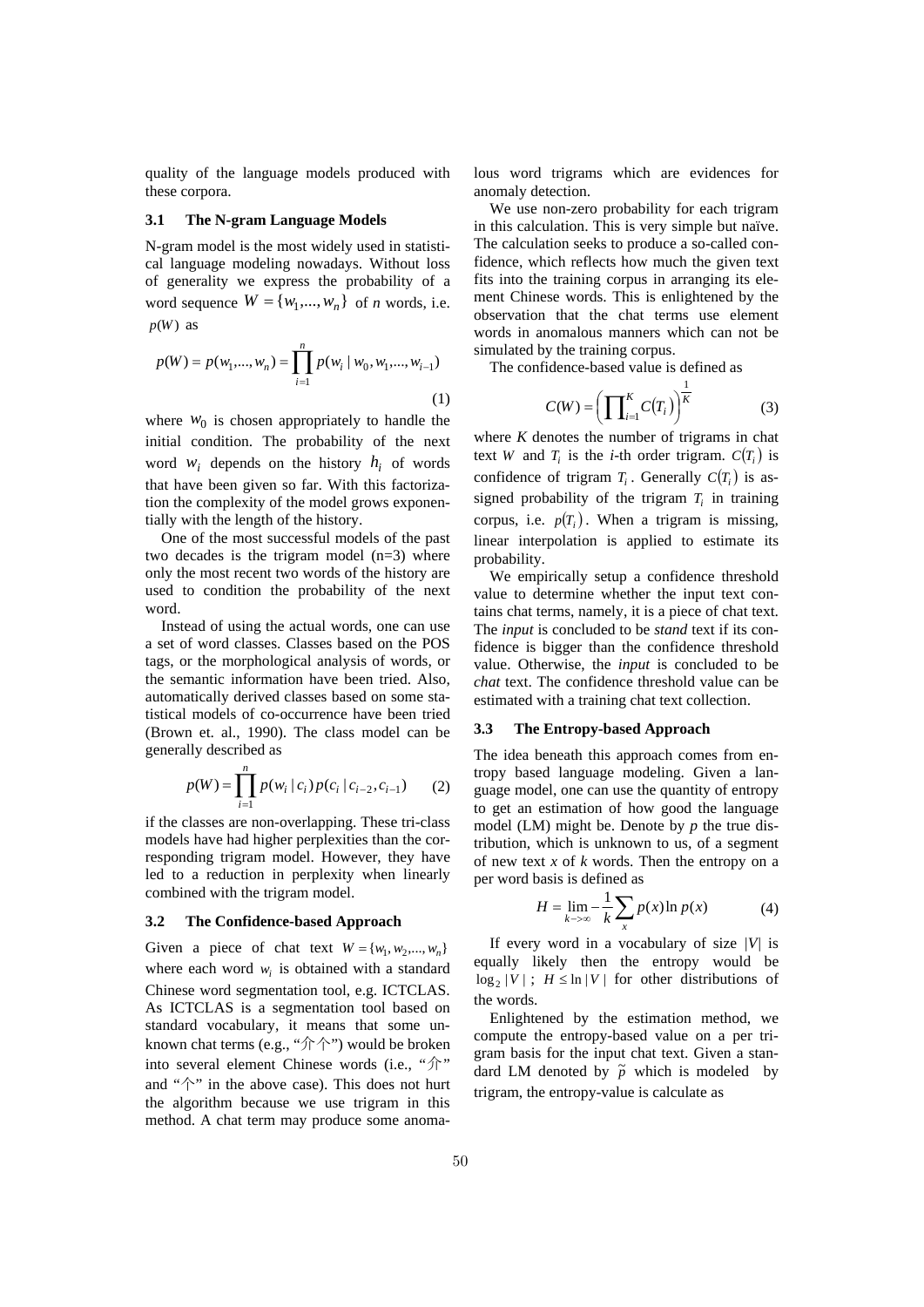$$
\widetilde{H}_K = -\frac{1}{K} \sum_{i=1}^K \widetilde{p}(T_i) \ln \widetilde{p}(T_i)
$$
 (5)

where *K* denotes number of trigrams the input text contains. Our goal is to find how much difference the input text is compared against the LM. Obviously, bigger entropy discloses a piece of more anomalous chat text. An empirical entropy threshold is again estimated on a training chat text collection. The *input* is concluded to be *stand* text if its entropy is smaller than the entropy threshold value. Otherwise, the *input* is concluded to be *chat* text.

### **4 Incorporating the Chat Text Corpus**

We argue performance of the approaches can be improved when an initial static chat text corpus is incorporated. The chat text corpus provides some basic forms of the anomalous chat text. These forms we observe provide valuable heuristics in the trigram models. Within the chat text corpus, we only consider the word trigrams and POS tag trigrams in which anomalous chat text appears. We thus construct two trigram lists. Probabilities are produced for each trigram according to its occurrence. One chat text example EXP1 is given below.

EXP1: 介个故事听起来8错。 SEG1: 介 个 故事 听 起来 8 错 。

SEG1 presents the word segments produced by ICTCLAS. We generate chat text word trigrams based on SEG1 as follow.

TRIGRAM1: (1)/介 个 故事/ (2)/个 起来 8/ (3)/起来 8 错/ (4)/8 错 。/

For each input trigram  $T_i$ , if it appears in the chat text corpus, we adjust the confidence and entropy values by incorporating its probability in chat text corpus.

### **4.1 The Refined Confidence**

For each  $C(T_i)$ , we assign a weight  $\varpi_i$ , which is calculated as

$$
\varpi_i = e^{p_n(T_i) - p_c(T_i)}
$$
\n(6)

where  $p_n(T_i)$  is probability of the trigram  $T_i$  in standard corpus and  $p_c(T_i)$  probability in chat text corpus. Equation (3) therefore is re-written as

$$
C(W) = \left(\prod_{i=1}^{K} \varpi_i C(T_i)\right)^{\frac{1}{K}}
$$

$$
= \left(\prod_{i=1}^{K} e^{p_n(T_i) - p_c(T_i)} p_n(T_i)\right)^{\frac{1}{K}}
$$
(7)

The intention of inserting  $\varpi$ , into confidence calculation is to decrease confidence of input chat text when chat text trigrams are found. Normally, when a trigram  $T_i$  is found in chat text trigram lists,  $p_n(T_i)$  will be much lower than  $p_c(T_i)$ ; therefore  $\varpi_i$  will be much lower than 1. By multiplying such a weight, confidence of input chat text can be decreased so that the text can be easily detected.

### **4.2 The Refined Entropy**

Instead of assigning a weight, we introduce the entropy-based value of the input chat text on the chat text corpus, i.e.  $\tilde{H}_K^c$ , to produce a new equation. We denote  $\tilde{H}_K^n$  the entropy calculated with equation (5). Similar to  $\tilde{H}_K^n$ ,  $\tilde{H}_K^c$  is calculated with equation  $(8)$ .

$$
\widetilde{H}_K^c = -\frac{1}{K} \sum_{i=1}^K \widetilde{p}_c(T_i) \ln \widetilde{p}_c(T_i)
$$
 (8)

We therefore re-write the entropy-based value calculation as follows.<br> $\tilde{H}^n \rightarrow \tilde{H}^c$ 

$$
\widetilde{H}_K = \widetilde{H}_K^n + \widetilde{H}_K^c
$$
\n
$$
= -\frac{1}{K} \sum_{i=1}^K \left( \widetilde{p}_n(T_i) \ln \widetilde{p}_n(T_i) + \widetilde{p}_c(T_i) \ln \widetilde{p}_c(T_i) \right) \tag{9}
$$

The intention of introducing  $\tilde{H}_K^c$  in entropy calculation is to increase the entropy of input chat text when chat text trigrams are found. It can be easily proved that  $\tilde{H}_K$  is never smaller than  $H_K^n$ . As bigger entropy discloses a piece of more anomalous chat text, we believe more anomalous chat texts can be correctly detected with equation (9).

#### **5 Evaluations**

Three experiments are conducted in this work. The first experiment aims to estimate threshold values from a real text collection. The remaining experiments seek to evaluate performance of the approaches with various configurations.

#### **5.1 Data Description**

We use two types of text corpora to train our approaches in the experiments. The first type is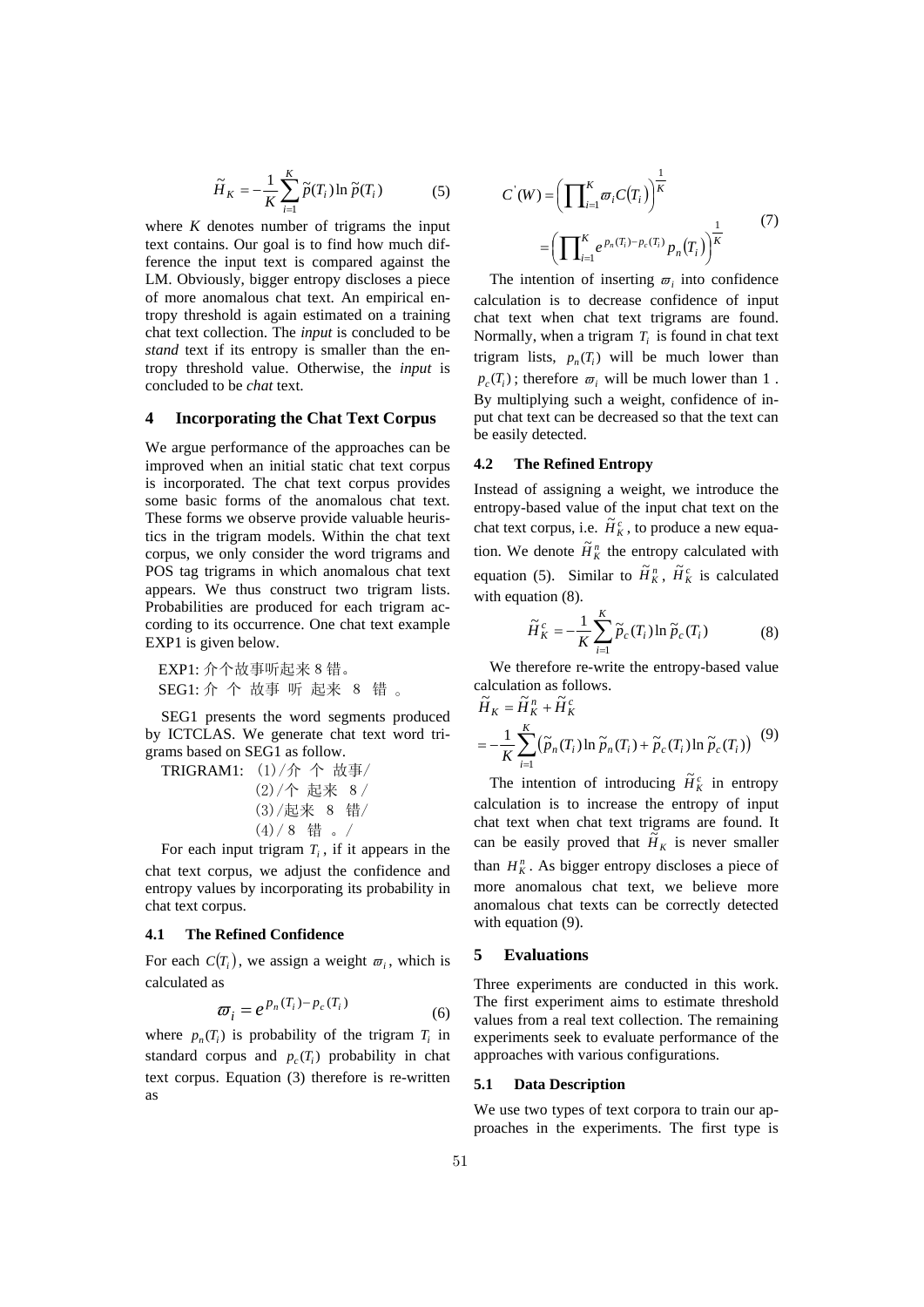standard Chinese corpus which is used to construct standard language models. We use People's Daily corpus, also know as Peking University Corpus (PKU), the Chinese Gigaword (CNGIGA) and the Chinese Penn Treebank (CNTB) in this work. Considering coverage, CNGIGA is the most excellent one. However, PKU and CPT provide more syntactic information in their annotations. Another type of training corpus is chat text corpus. We use NIL corpus described in (Xia et. al., 2005b). In NIL corpus each anomalous chat text is annotated with their attributes.

We create four test sets in our experiments. We use the test set #1 to estimate the threshold values of confidence and entropy for our approaches. The values are estimated on two types of trigrams in three corpora. Test set #1 contains 89 pieces of typical Chinese chat text selected from the NIL corpus and 49 pieces of standard Chinese sentences selected from online Chinese news by hand. There is no special consideration that we select different number of chat texts and standard sentences in this test set.

The remaining three test sets are used to compare performance of our approaches on test data created in different time periods. The test set #2 is the earliest one and #4 the latest one according to their time stamp. There are 10K sentences in total in test set #2, #3 and #4. In this collection, chat texts are selected from YESKY BBS system (http://bbs.yesky.com/bbs/) which cover BBS text in March and April 2005 (later than the chat text in the NIL corpus), and standard texts are extracted from online Chinese news randomly. We describe the four test sets in Table 1.

| Test set | # of standard<br>sentences | # of chat<br>sentences |
|----------|----------------------------|------------------------|
| #1       | 49                         | 89                     |
| #2       | 1013                       | 2320                   |
| #3       | 1013                       | 2320                   |
|          | 1014                       | 2320                   |

Table 1: Number of sentences in the four test sets.

### **5.2 Experiment I: Threshold Values Estimation**

### **5.2.1 Experiment Description**

This experiment seeks to estimate the threshold values of confidence and entropy for two types of trigrams in three Chinese corpora.

We first run the two approaches using only standard Chinese corpora on the 138 sentences in the first test set. We put the calculated values (confidence or entropy) into two arrays. Note that we already know type of each sentence in the first test set. So we are able to select in each array a value that produces the lowest error rate. In this way we obtain the first group of threshold values for our approaches.

We incorporate the NIL corpus to the two approaches and run them again. We then produce the second group of threshold values in the same way to produce the first group of values.

#### **5.2.2 Results**

The selected threshold values and corresponding error rates are presented in Table 2~5.

| Trigram option    | Threshold | Err rate |
|-------------------|-----------|----------|
| word of CNGIGA    | 1.58E-07  | 0.092    |
| word of PKU       | 7.06E-07  | 0.098    |
| word of CNTB      | 2.09E-06  | 0.085    |
| POS tag of CNGIGA | 0.0278    | 0.248    |
| POS tag of PKU    | 0.0143    | 0.263    |
| POS tag of CNTB   | 0.0235    | 0.255    |

Table 2: Selected threshold values of confidence for the approach using standard Chinese corpora and error rates.

| Trigram option    | Threshold  | Err rate |
|-------------------|------------|----------|
| word of CNGIGA    | 3.762E-056 | 0.099    |
| word of PKU       | 5.683E-048 | 0.112    |
| word of CNTB      | 2.167E-037 | 0.169    |
| POS tag of CNGIGA | 0.00295    | 0.234    |
| POS tag of PKU    | 0.00150    | 0.253    |
| POS tag of CNTB   | 0.00239    | 0.299    |

Table 3: Selected threshold values of entropy for the approach using standard Chinese corpora and error rates.

| Trigram option    | Threshold | Err rate |
|-------------------|-----------|----------|
| word of CNGIGA    | 4.26E-05  | 0.089    |
| word of PKU       | 3.75E-05  | 0.102    |
| word of CNTB      | 6.85E-05  | 0.092    |
| POS tag of CNGIGA | 0.0398    | 0.257    |
| POS tag of PKU    | 0.0354    | 0.266    |
| POS tag of CNTB   | 0.0451    | 0.249    |

Table 4: Selected threshold values of confidence for the approach incorporating the NIL corpus and error rates.

| Trigram option    | Threshold  | Err rate |
|-------------------|------------|----------|
| word of CNGIGA    | 8.368E-027 | 0.102    |
| word of PKU       | 3.134E-019 | 0.096    |
| word of CNTB      | 5.528E-021 | 0.172    |
| POS tag of CNGIGA | 0.00465    | 0.241    |
| POS tag of PKU    | 0.00341    | 0.251    |
| POS tag of CNTB   | 0.00532    | 0.282    |

Table 5: Selected thresholds values of entropy for the approach incorporating the NIL corpus and error rates.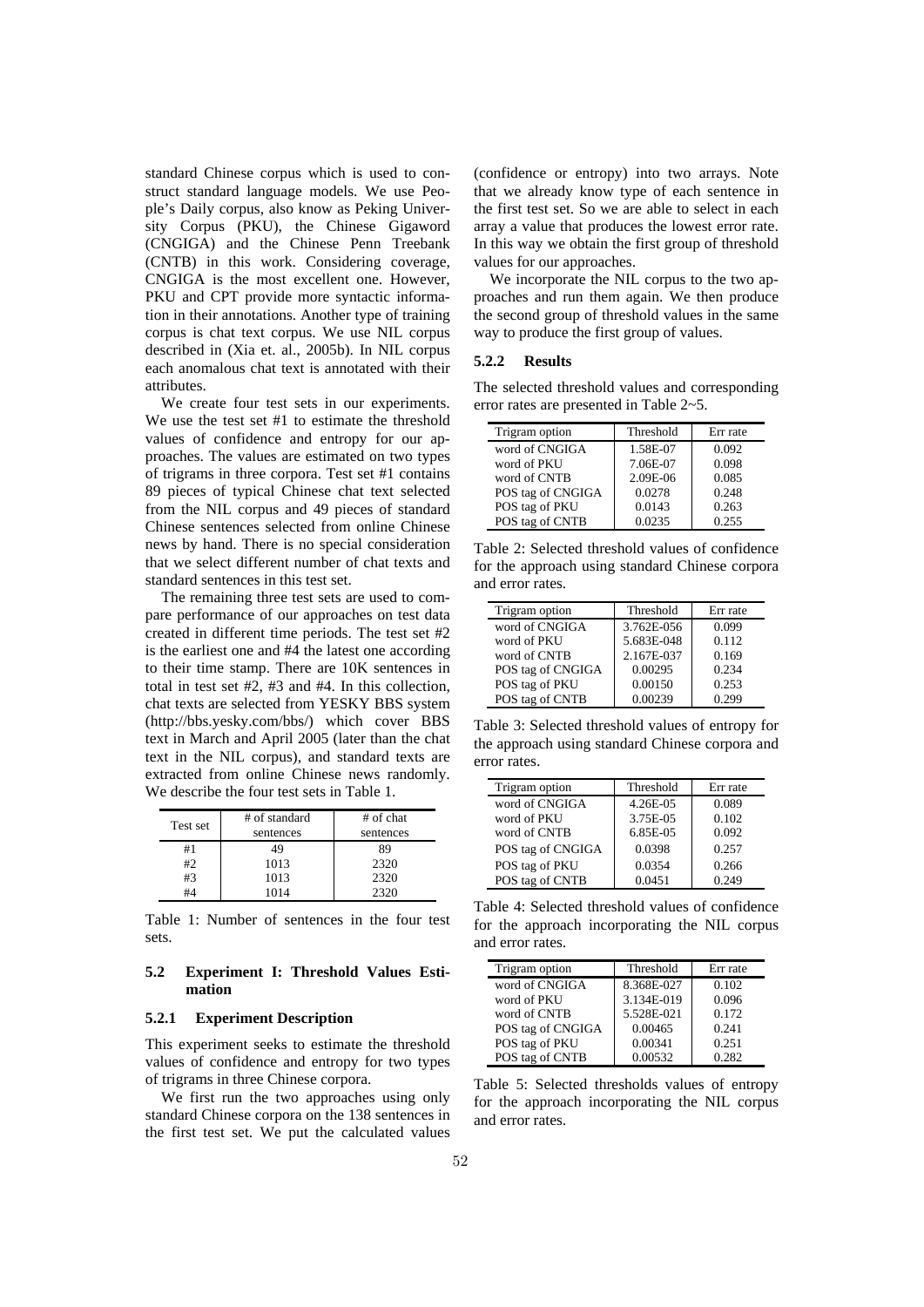We use the selected threshold values in experiment II and III to detect anomalous chat text within test set #2, #3 and #4.

### **5.3 Experiment II: Anomaly Detection with Three Standard Chinese Corpora**

#### **5.3.1 Experiment Description**

In this experiment, we run the two approaches using the standard Chinese corpora on test set #2. The threshold values estimated in experiment I are applied to help make decisions.

Input text can be detected as either standard text or chat text. But we are only interested in how correctly the anomalous chat text is detected. Thus we calculate precision (p), recall (r) and  $F_1$  measure (f) only for chat text.

$$
p = \frac{a}{a+c} \quad r = \frac{a}{a+b} \quad f = \frac{2 \times p \times r}{p+r} \tag{10}
$$

where *a* is the number of true positives, *b* the false negatives and *c* the false positives.

### **5.3.2 Results**

The experiment results for the approaches using the standard Chinese corpora on test set #2 are presented in Table 6.

### **5.3.3 Discussions**

Table 4 shows that, in most cases, the entropybased approach outperforms the confidencebased approach slightly. It can thus be conclude that the entropy-based approach is more effective in anomaly detection.

It is also revealed that both approaches perform better with word trigrams than that with POS tag trigrams. This is natural for class based trigram model when number of class is small. Thirty-nine classes are used in ICTCLAS in POS tagging Chinese words.

When the three Chinese corpora are compared, the CNGIGA performs best in the confidencebased approach with word trigram model. However, it is not the case with POS tag trigram model. Results of two approaches on CNTB are best amongst the three corpora. Although we are able to draw the conclusion that bigger corpora yields better performance with word trigram, the same conclusion, however, does not work for POS tag trigram. This is very interesting. The reason we can address on this issue is that CNTB probably provides highest quality POS tag trigrams and other corpora contain more noisy POS tag trigrams, which eventually decreases the performance. An observation on word/POS tag lists for three Chinese corpora verifies such a claim. Text in CNTB is best-edited amongst the three.

## **5.4 Experiment III: Anomaly Detection with NIL Corpus Incorporated**

#### **5.4.1 Experiment Description**

In this experiment, we incorporate one chat text corpus, i.e. NIL corpus, to the two approaches. We run them on test set #2, #3 and #4 with the estimated threshold values. We use precision, recall and  $F_1$  measure again to evaluate performance of the two approaches.

#### **5.4.2 Results**

The experiment results are presented in Table 7~ Table 9 on test set #2, #3 and #4 respectively.

#### **5.4.3 Discussions**

We first compare the two approaches with different running configurations. All conclusions made in experiment II still work for experiment III. They are, i) the entropy-based approach outperforms the confidence-based approach slightly in most cases; ii) both approach perform better with word trigram than POS tag trigram; iii) both approaches perform best on CNGIGA with word trigram model. But with POS tag trigram model, CNTB produces the best results.

An interesting comparison is conducted on *F*<sup>1</sup> measure between the approaches in experiment II and experiment III on test set #2 in Figure 1 (the left two columns). Generally,  $F_1$  measure of anomaly detection with both approaches with word trigram model is improved when the NIL corpus is incorporated. It is revealed in Table 7~9 that same observation is found with POS tag trigram model.

We compare  $F_1$  measure of the approaches with word trigram model in experiment III on test set #2, #3 and #4 in Figure 1 (the right three columns). The graph in Figure 1 shows that  $F_1$ measure on three test sets are very close to each other. This is also true the approaches with POS tag trigram model as showed in Table 7~9. This provides evidences for the argument that the approaches can produce stable performance with the NIL corpus. Differently, as reported in (Xia et. al., 2005a), performance achieved in SVM classifier is rather unstable. It performs poorly with training set C#1 which contains BBS text posted several months ago, but much better with training set C#5 which contains the latest chat text.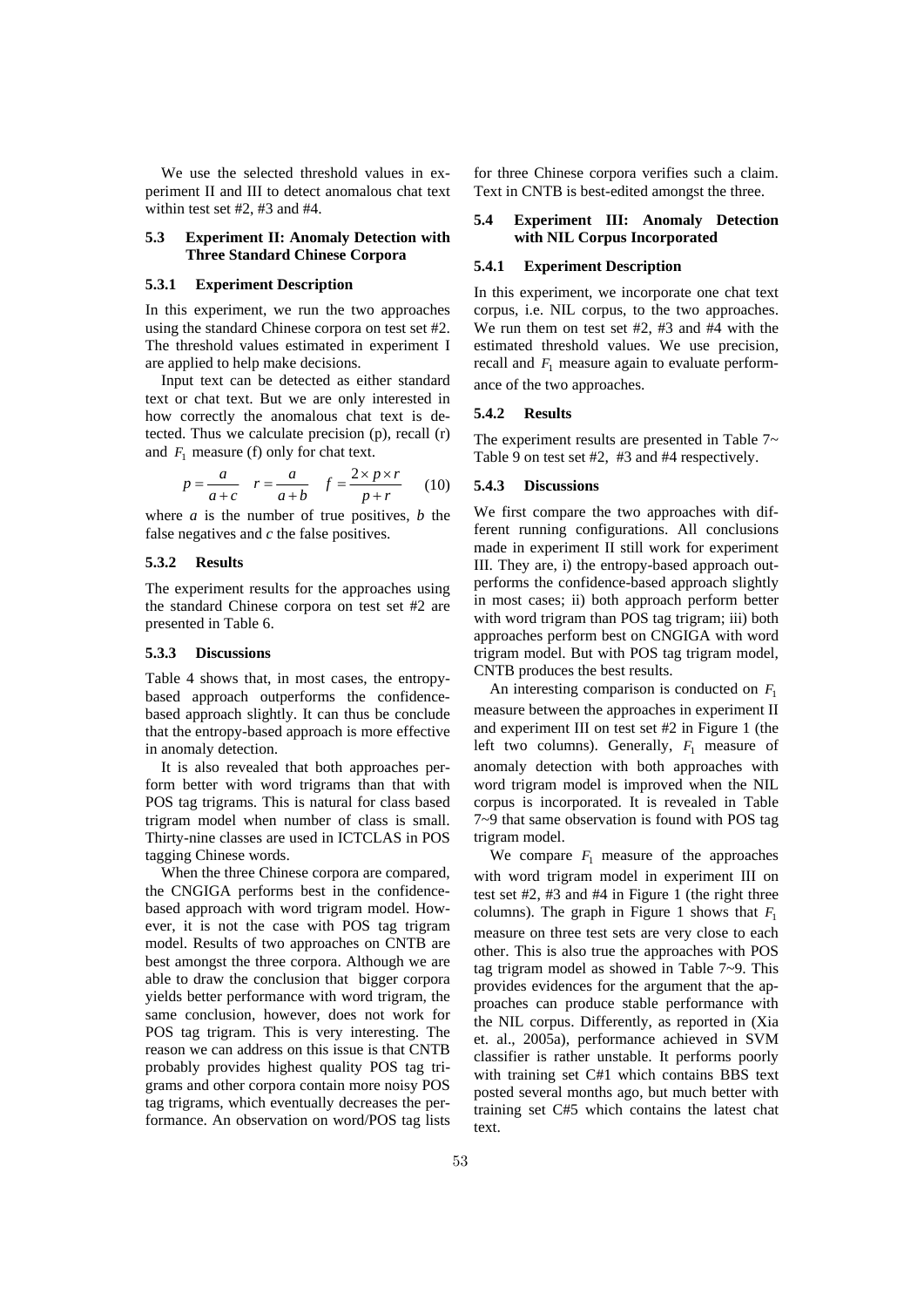|                      | Word trigram |       |         |       |       |            |       | POS tag trigram |         |       |       |       |  |
|----------------------|--------------|-------|---------|-------|-------|------------|-------|-----------------|---------|-------|-------|-------|--|
| Corpus<br>confidence |              |       | entropy |       |       | confidence |       |                 | entropy |       |       |       |  |
|                      |              |       |         |       |       |            |       |                 |         |       |       |       |  |
| <b>CNGIGA</b>        | 0.685        | 0.737 | 0.710   | 0.722 | 0.761 | 0.741      | 0.614 | 0.654           | 0.633   | 0.637 | 0.664 | 0.650 |  |
| PKU                  | 0.699        | 0.712 | .705    | 0.701 | 0.738 | 0.719      | 0.619 | 0.630           | 0.624   | 0.625 | 0.648 | 0.636 |  |
| CNTB                 | 0.653        | 0.661 | 0.657   | 0.692 | 0.703 | 0.697      | 0.651 | 0.673           | 0.662   | 0.684 | 0.679 | 0.681 |  |

Table 6: Results of anomaly detection using standard Chinese corpora on test set #2.

|               | Word trigram |       |       |         |       |       |            | POS tag trigram |       |         |       |       |  |
|---------------|--------------|-------|-------|---------|-------|-------|------------|-----------------|-------|---------|-------|-------|--|
| Corpus        | confidence   |       |       | entropy |       |       | confidence |                 |       | entropy |       |       |  |
|               |              |       |       |         |       |       |            |                 |       |         |       |       |  |
| <b>CNGIGA</b> | 0.821        | 0.836 | 0.828 | 0.857   | 0.849 | 0.853 | 0.653      | 0.657           | 0.655 | 0.672   | 0.678 | 0.675 |  |
| PKU           | 0.818        | 0.821 | 0.819 | 0.838   | 0.839 | 0.838 | 0.672      | 0.672           | 0.672 | 0.688   | 0.679 | 0.683 |  |
| CNTB          | 0.791        | 0.787 | 0.789 | 0.821   | 0.811 | 0.816 | 0.691      | 0.679           | 0.685 | 0.712   | 0.688 | 0.700 |  |

Table 7: Results of anomaly detection incorporating NIL corpus on test set #2

|               | Word trigram |       |       |         |           |       |            | POS tag trigram |       |         |       |       |  |
|---------------|--------------|-------|-------|---------|-----------|-------|------------|-----------------|-------|---------|-------|-------|--|
| Corpus        | confidence   |       |       | entropy |           |       | confidence |                 |       | entropy |       |       |  |
|               |              |       |       |         | $\bullet$ |       |            |                 |       |         |       |       |  |
| <b>CNGIGA</b> | 0.819        | 0.841 | 0.830 | 0.849   | 0.848     | 0.848 | 0.657      | 0.659           | 0.658 | 0.671   | 0.677 | 0.674 |  |
| <b>PKU</b>    | 0.812        | 0.822 | 0.817 | 0.835   | 0.835     | 0.835 | 0.663      | 0.671           | 0.667 | 0.687   | 0.681 | 0.684 |  |
| <b>CNTB</b>   | 0.801        | 0.783 | 0.792 | 0.822   | 0.803     | 0.812 | 0.689      | 0.677           | 0.683 | 0.717   | 0.689 | 0.703 |  |

|               | Word trigram |       |         |       |       |            |       | POS tag trigram |         |       |       |       |  |
|---------------|--------------|-------|---------|-------|-------|------------|-------|-----------------|---------|-------|-------|-------|--|
| Corpus        | confidence   |       | entropy |       |       | confidence |       |                 | entropy |       |       |       |  |
|               |              |       |         |       |       |            |       |                 |         |       |       |       |  |
| <b>CNGIGA</b> | 0.824        | 0.839 | 0.831   | 0.852 | 0.845 | 0.848      | 0.651 | 0.654           | 0.652   | 0.674 | 0.674 | 0.674 |  |
| PKU           | 0.815        | 0.825 | 0.820   | 0.836 | 0.84  | 0.838      | 0.668 | 0.668           | 0.668   | 0.692 | 0.682 | 0.687 |  |
| <b>CNTB</b>   | 0.796        | 0.785 | 0.790   | 0.817 | 0.807 | 0.812      | 0.694 | 0.681           | 0.687   | 0.713 | 0.686 | 0.699 |  |

Table 8: Results of anomaly detection incorporating NIL corpus on test set #3



Table 9: Results of anomaly detection incorporating NIL corpus on test set #4

Figure 1: Comparisons on  $F_1$  measure of the approaches with word trigram on test set #2, #3 and #4 in experiment II and experiment III.

We finally compare performance of our approaches against the one described in (Xia, et. al., 2005a). The best  $F_1$  measure achieved in our work, i.e. 0. 853, is close to the best one in their work, i.e. 0.871 with training corpus C#5. This proves another argument that our approaches can produce equivalent performance to the best ones achieved by the approaches in existence.

### **6 Conclusions**

The new approaches to detecting anomalous Chinese chat text are proposed in this paper. The approaches calculate confidence and entropy values with the language models constructed on negative training samples in three standard Chi